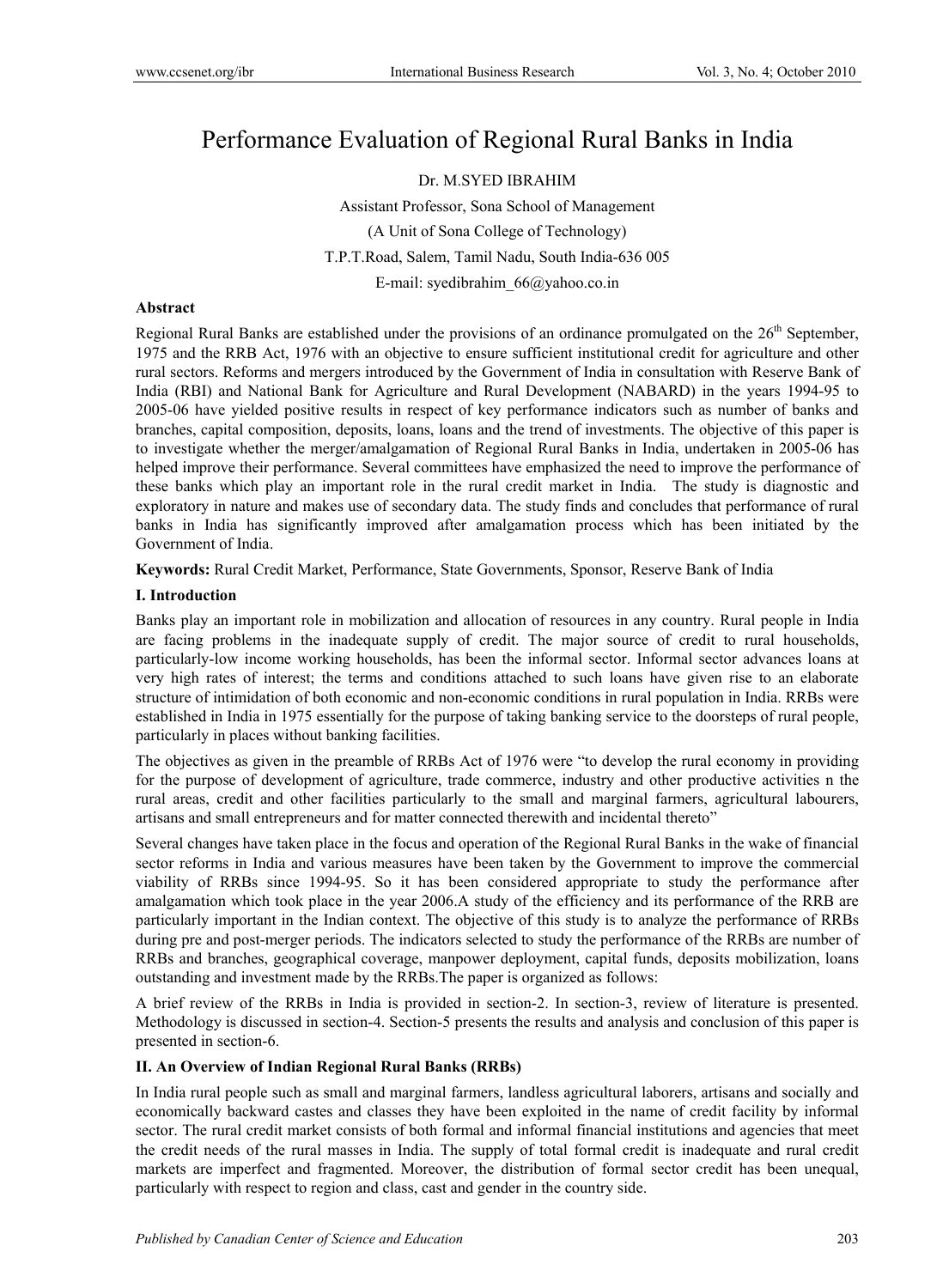Regional Rural Banks were established under the provisions of an Ordinance promulgated on the 26<sup>th</sup> September 1975 and the RRB Act, 1975 with an objective to ensure sufficient institutional credit for agriculture and other rural sectors. The RRBs mobilize financial resources from rural/semi-urban areas and grant loans and advances mostly to small and marginal farmers, agricultural laborers and rural artisans. For the purpose of classification of bank branches, the Reserve bank of India defines rural area as a place with a population of less than 10,000.RRBs are jointly owned by Government of India, the concerned State Government and Sponsor Banks; the issued capital of a RRB is shared by the owners in the proportion of 50%, 15% and 35% respectively. The first five RRBs were set up in five States in Haryana, West Bengal, Rajasthan, with one each two in Uttar Pradesh, which were sponsored by different commercial banks. These banks covered 11 districts of these five states. The first five Regional Rural Banks are as follows;

- \* Prathama Bank and Gorakhpur kshetriya Gramin Bank in Uttar Pradesh,
- Haryana Krishi Gramin Bank in Haryana,
- Gour Gramin Bank in West Bengal,
- Jaipur-Nagpur Anchalik Gramin Bank, Rajasthan.

#### **Reform & Merger Process**

In the wake of introduction of financial sector reforms in 1991-92, the commercial viability of RRBs emerged as the most crucial factor in deciding about their desired role due to their limited business flexibility with hardly any scope of expansion/diversification, smaller size of loans with higher exposure to risk-prone advances and professional efficiency in financial deployment. To strengthen RRBs and improve their performance many initiatives have been taken by the Government of India and the Reserve Bank of India (RBI). As part of the comprehensive restructuring programme, recapitalization of RRBs was initiated in the year 1994-95. The process continued till 1990-00 and covered 187 RRBs with aggregate financial support of Rs.2188.44 crore from the shareholders, viz., Government of India, State Governments and sponsor Banks in the ratio of 50:15:35. Further, the branch licensing policy for RRBs has been liberalized. Under the new norms, empowered committees at the regional offices of RBI clear RRB application to open new branches. The branches of RRBs may undertake government business including conducting foreign exchange business with the prior approval of the concerned Government authority and RBI. These banks have also been allowed to open extension counters at the premises of the institutions of which they are principal bankers after obtaining license from the concerned regional office of the RBI. The RRBs need not obtain permission of RBI for the installation of ATMs at the branches and extension counters for which they hold licenses issued by RBI. They are also permitted to open off-site ATMs after assessing the cost and benefit. As against the earlier policy of opening a large number of branches in far flung rural areas, RRBs have been permitted to merge/close down their unviable branches and the branch licensing policy for RRBs is almost at par with that for commercial banks. Now RRBs compete with the commercial banks in rural credit market of India. RRBs give loans for agriculture and rural development while commercial banks also serve needs of commerce and industry in rural areas.

In 2005-06, the Government of India initiated the process of structural consolidation of RRBs by amalgamating RRBs sponsored by the same bank within a State as per the recommendations of the Vyas Committee (2004). The amalgamated RRBs were expected to provide better customer service due to better infrastructure, computerization of branches, pooling of experienced work force, common publicity, marketing efforts etc., and also derive the benefits of a large area of operation, enhanced credit exposure limits and more diverse banking activities. As a result of the amalgamation, the number of RRBs was reduced from 196 to 86 as on  $31<sup>st</sup>$  March, 2009. Thus, under the amalgamation process, 145 RRBs have been amalgamated to form 45 new RRBs.

#### **III. Review of Literature**

The literature available in the working and performance of RRBs in India is a little limited. The literature obtained by investigators in the form of reports of various committees, commissions and working groups established by the Union Government, NABARD and Reserve Bank of India, the research studies, articles of researchers, bank officials, economists and the comments of economic analysts and news is briefly reviewed in this part.

Patel and Shete (1980) of the National Institute of Banking Management made a valuable analysis of performance and prospects of RRBs. They also gave a comparative picture of performance in deposits, branch expansion and credit deployment of the co-operative banks, commercial banks and RRBs in a specified area. This was an eye opener for many researchers engaged in this field of rural credit.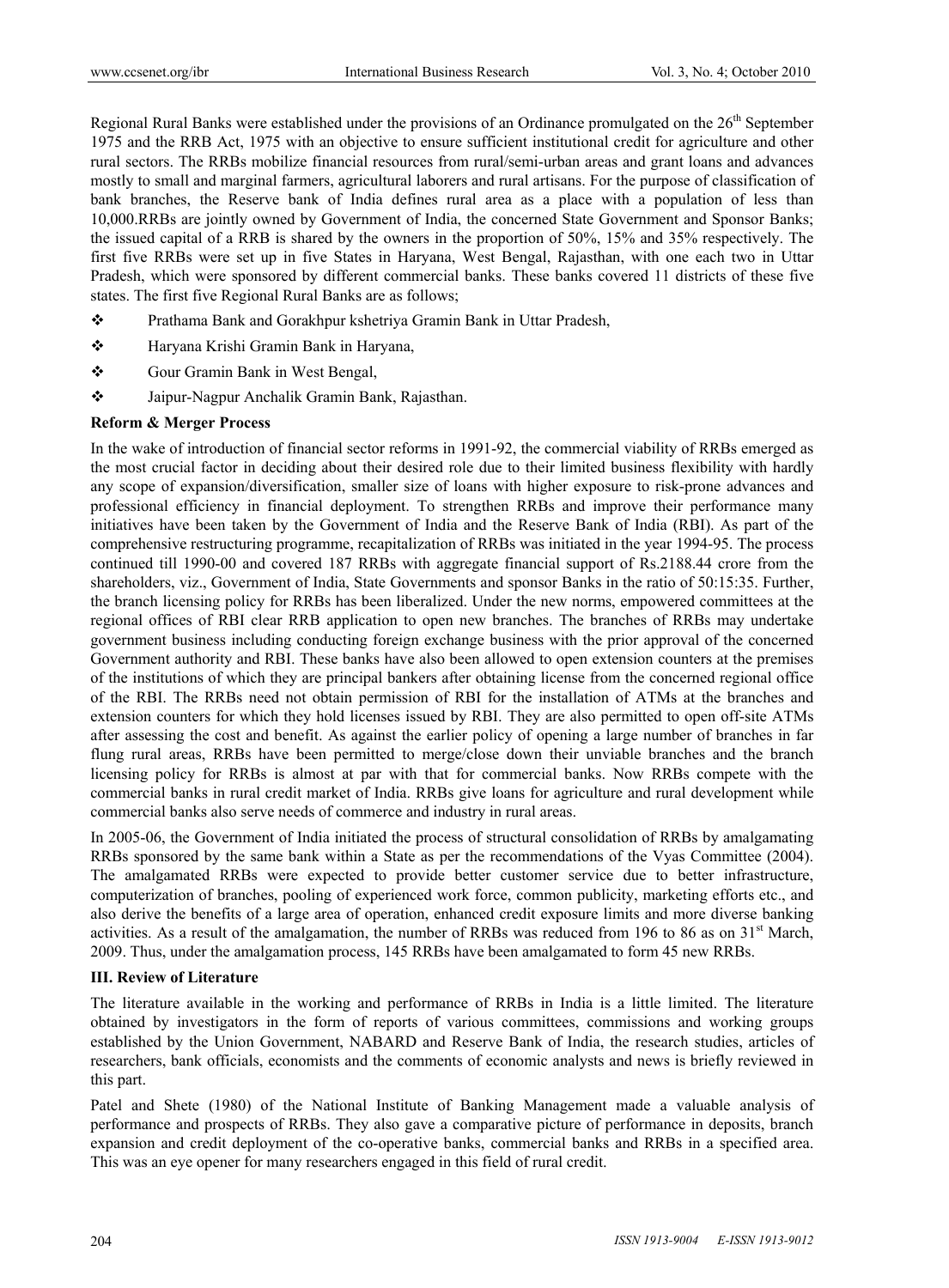NABARD (1986) published "A study on RRBs viability", which was conducted by Agriculture Finance Corporation in 1986 on behalf of NABARD. The study revealed that viability of RRBs was essentially dependent upon the fund management strategy, margin between resources mobility and their deployment and on the control exercised on current and future costs with advances. The proportion of the establishment costs to total cost and expansion of branches were the critical factors, which affected their viability. The study further concluded that RRBs incurred losses due to defects in their systems as such, there was need to rectify these and make them viable. The main suggestions of the study included improvement in the infrastructure facilities and opening of branches by commercial banks in such areas where RRBs were already in function.

Kalkundrickars (1990) in his study on "Performance and Growth of regional Rural Banks in Karnataka" found that these banks had benefited the beneficiaries in raising their income, productivity, employment and use of modern practices and rehabilitate rural artisans.

Kumar Raj (1993) carried out a study on the topic "Growth and Performance of RRBs in Haryana". On the basis of the study of RRBs of Haryana, it is found that there was an enormous increase in deposits and outstanding advances. The researcher felt the need to increase the share capital and to ensure efficient us of distribution channels of finance to beneficiaries.

A. K. Jai Prakash (1996) conducted a study with the objective of analyzing the role of RRBs in Economic Development and revealed that RRBs have been playing a vital role in the field of rural development. Moreover, RRBs were more efficient in disbursal of loans to the rural borrowers as compared to the commercial banks. Support from the state Governments, local participation, and proper supervision of loans and opening urban branches were some steps recommended to make RRBs further efficient.

L.K Naidu (1998) conducted a study on RRBs taking a sample of 48 beneficiaries of rural artisans in Cuddapah district of Andhra Pradesh state under Rayale Seen Gramin Bank. In this study, it was concluded that the beneficiaries were able to find an increase in their income because of the finance provided by the bank.

According to Nathan, Swami (2002), policies of current phase of financial liberalization have had an immediate, direct and dramatic effect on rural credit. There has been a contraction in rural banking in general and in priority sector ending and preferential lending to the poor in particular.

Chavan and Pallavi (2004) have examined the growth and regional distribution of rural banking over the period 1975-2002. Chavan's paper documents the gains made by historical underprivileged region of east, northeast and central part of India during the period of social and development banking. These gains were reversed in the 1990s: cutbacks in rural branches in rural credit deposits ratios were the steepest in the eastern and northeastern states of India. Policies of financial liberalization have unmistakably worsened regional inequalities in rural banking in India.

Professor Dilip Khankhoje and Dr. Milind Sathye (2008) have analysed to measure the variation in the performance in terms of productive efficiency of RRBs in India and to assess if the efficiency of these institutions has increased post-restructuring in 1993-94.

As none of these studies analyze the performance after amalgamation took place in the year 2006, there is a need for carrying out the present study.

#### **IV. Methodology/Research Design**

The present study is diagnostic and exploratory in nature and makes use of secondary data. The relevant secondary data have been collected mainly through the data bases of Reserve Bank of India (RBI), National Bank for Agricultural and Rural Development (NABARD). The journals like the Banker and the Journal of Indian Institute of Bankers have also been referred. The study is confined only to the specific areas like number of branches, district coverage, deposits mobilized, credits and investments made by the Indian Regional Rural Banks (RRBs) for the eight years period starting from 2001-02 to the year 2008-09. In order to analyze the data and draw conclusions in this study, various statistical tools like't' test and ANOVA have been accomplished through EXCEL and SPSS Software.

## **V. Results and Discussion**

#### **Growth of Regional Rural Banks in India**

Till the birth of RRBs in India, Commercial Banks and Co-operative Banks were rendered services to the rural public. But despite such large net work of bank branches, the credit needs of the rural population in India were quite inadequate. Regional Rural Banks in India have achieved tremendous growth in terms of number of banks and its wide braches which is shown in the Table-1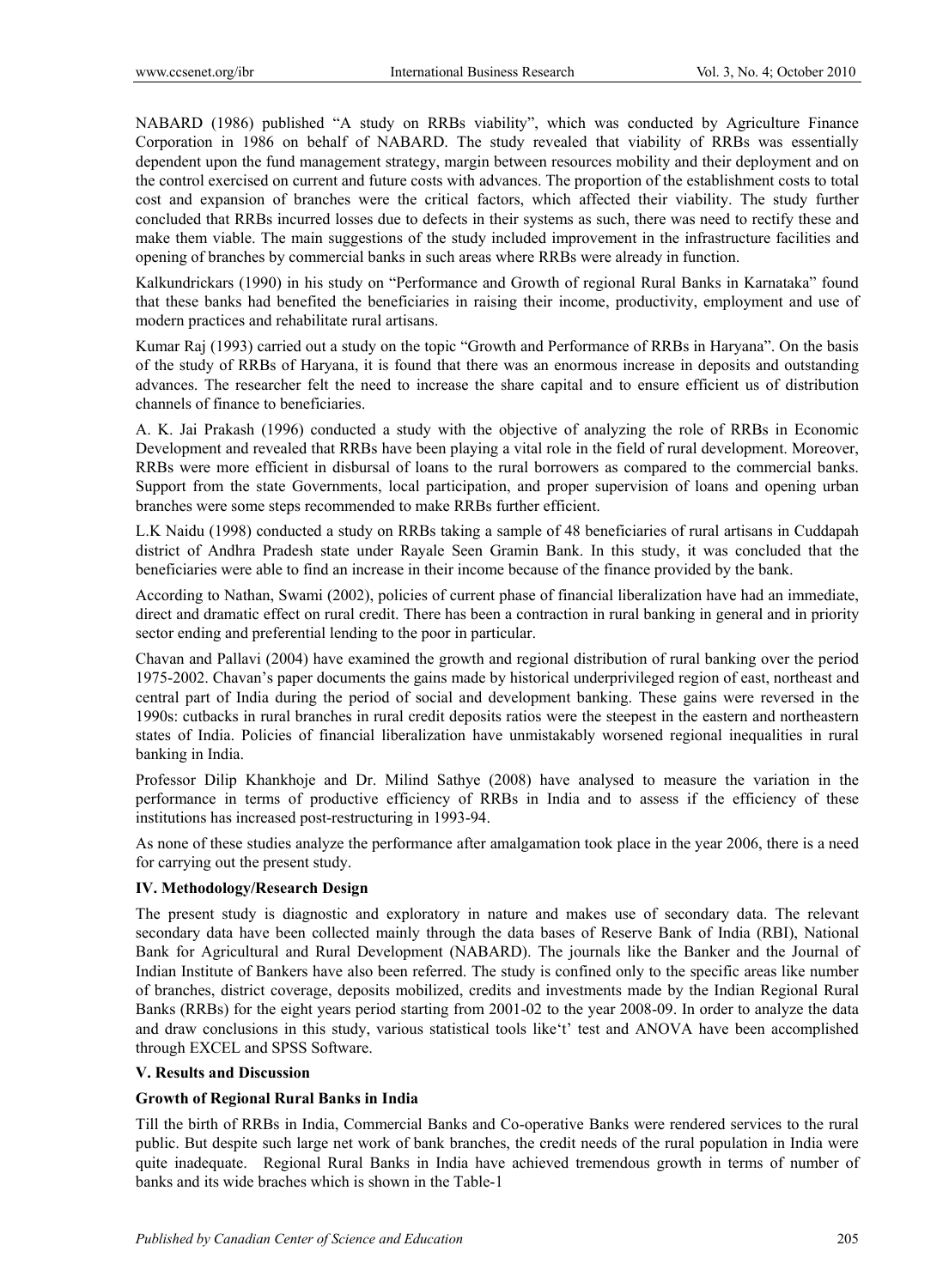It is very clear from the table 1 that the number of RRBs decreased from 196 in the year 2001-02 to 86 in 2008-09. This was due to the amalgamation that took place in the year 2005-2006, covering 525 districts with a net work of 14,494 branches. However, the number of branches has been significantly increased from 14,390 in 2001-02 to 15,181 in 2008-09. The increase over the period was 1.05 times.

A paired t-test was performed to determine whether the pre-merger period performance significantly differs from the post-merger period performance of the Regional Rural Banks in India. The Hypotheses framed are as follows:

**HO:** There is no difference in performance between the pre-merger period and post- merger period.

**H1:** There is difference in performance between the pre-merger period and post- merger period. The test results are furnished in Table-2

Tables 2 provides the result that there is strong evidence that (t is < 3.182446), there is difference in the pre-merger and post-merger performance of the RRBs. (i.e., HO is accepted)

#### **Geographical Coverage and Man Power Deployment**

Regional Rural Banks (RRBs) were established in India essentially for taking banking to the doorsteps of rural masses, particularly in areas without banking facilities. RRB is a bank for rural poor people; its presence in all the states of country especially in underdeveloped states and union territories is strongly realized. RRBs covered 525 out of 605 districts as on 31<sup>st</sup> March, 2006. After amalgamation, RRBs have become quite large covering most parts of the states in India. Year-wise coverage of districts and number of branches are given in Table-3

Significant improvement in the performance of RRBs was witnessed over the period of study in terms of number of districts covered. RRBs covered 511 districts as on 31<sup>st</sup> March, 2002 increased to 616 as on 31<sup>st</sup> March, 2009. The increase over the period was 1.20 times. However, the human resources employed by RRBs have been considerably decreased year by year owing to the efficiency of the bank.

A paired t-test was performed to determine whether the pre-merger period performance is significantly differs from the post-merger period performance of the Regional Rural Banks in India. The Hypotheses framed are as follows:

**HO:** There is no difference in performance between the pre-merger period and post- merger period.

**H1:** There is difference in performance between the pre-merger period and post- merger period. The test results are furnished in Table-4

The result from the table 4 shows that there is strong evidence that (t is  $\leq$  4.302653), there is difference in the pre-merger and post-merger performance of the RRBs. (i.e., HO is accepted)

#### **Capital Composition**

 RRBs occupy an important position in the rural credit market of India. The rationale for establishment of the RRB was to mobilize deposits, access to central money market and modernized outlook, which the commercial banks have. Sound financial position is essential for any organization to survive to render the services to the society. RRBs have both types of capital i.e., owned and borrowed. The detailed components of capital funds are furnished in Table-5

Table-5 reveals that the year-wise components of total capital comprises of owned funds and borrowed funds of RRBs in India. Both the owned funds and borrowed funds have constantly been increased over the period of study. It is important to observe from the above table that the borrowed funds constitute more percentage than the owned funds during the post-merger period especially the year 2005-2006 onwards.

A paired t-test was performed to determine whether the pre-merger period performance significantly differs from the post-merger period performance of the total funds of the Regional Rural Banks in India. The Hypotheses framed are as follows:

**HO:** There is no difference in performance between the pre-merger period and post- merger period.

**H1:** There is difference in performance between the pre-merger period and post- merger period. The test results are given in Table-6

The result from the table 6 indicates that there is strong evidence that (t is  $\leq$  4.302653), there is difference in the pre-merger and post-merger performance of the RRBs. (i.e., HO is accepted)

The merger process took place in the year 2005-06. The performance of the owned funds and borrowed funds of the RRBs were compared using ANOVA to test whether the merger process has resulted in improving the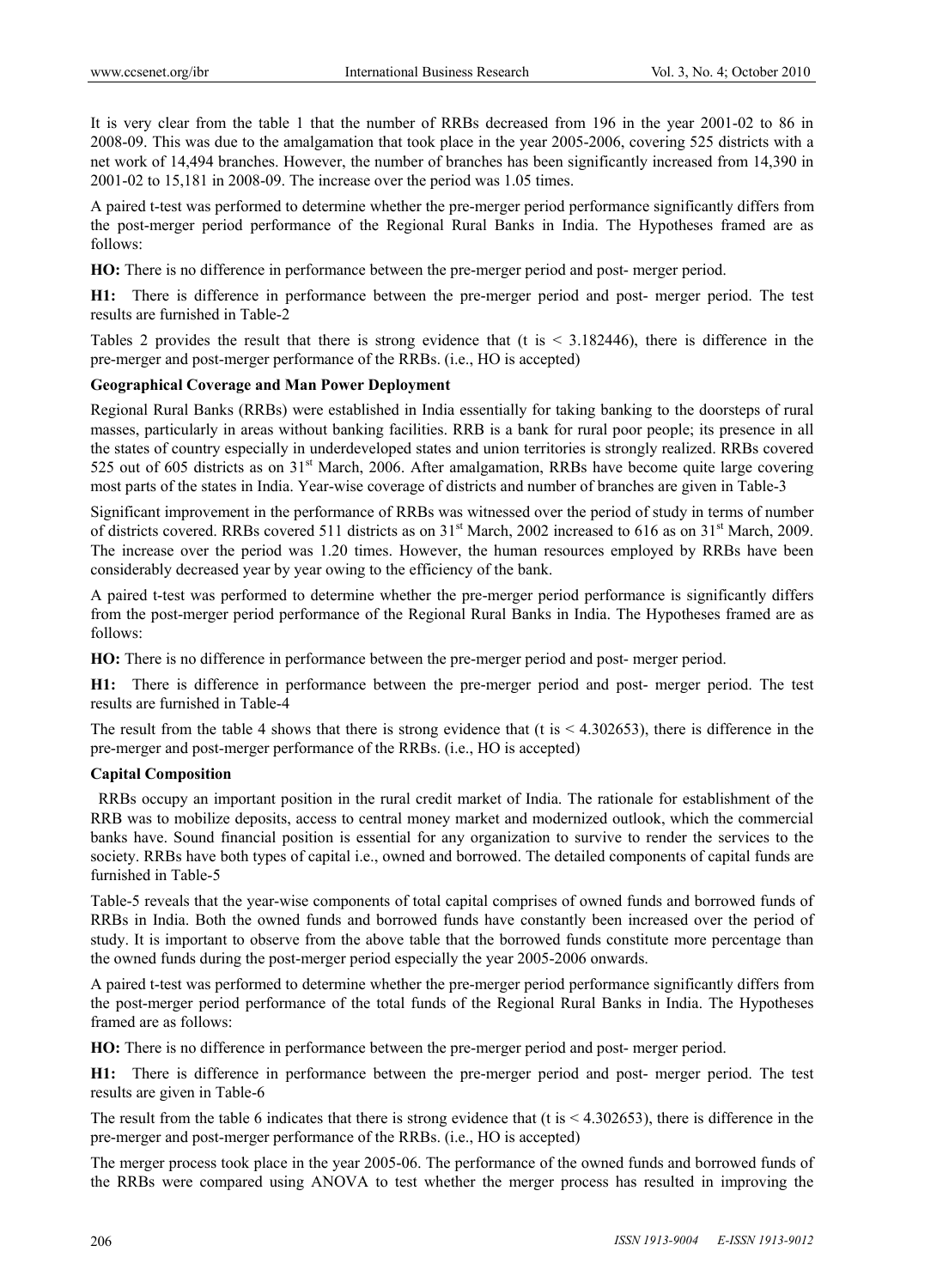performance in terms of the owned funds and borrowed funds of these banks in India during the study period. The Hypotheses framed are as follows:

**HO:** There is no difference in performance between these two funds.

**H1:** There is difference in performance between these two funds.

The test results are given in Table-7.

The mean level of owned funds (6740) is less than that of borrowed funds (7593.875). According to the test result, F=0.363978. With a critical value of. .05, the critical F=4.60011. Therefore, since the F statistic is smaller than the critical value, we fail to reject the null hypothesis that there is no difference in the owned funds and borrowed funds of the RRBs.

## **Deposits and Loans Outstanding Of RRBs**

RRBs are expected to mobilize resources from rural areas and play a significant role in developing agriculture and rural economy by deploying mobilized resources in rural sectors for the needy not conversed by other formal credit institutions. The businesses performance of RRBs in terms of deposit mobilization and credit extension is presented in Table-8.

RRB' is showing considerable improvement in their credit and deposits performance. The deposits mobilized by the bank has been increased from Rs.44, 539 crore in the year 2001-02 to Rs.1, 20,189 crore in 2008-09. The increase over the period was 2.7 times. Loans outstanding of the RRBs also highlighted the significant improvement as it has been increased from Rs.18,629 crore in the year 2001-02 to Rs.67,802 crore is 2008-09. The increase over the period of the study was 3.6 times.

The performance of the pre-merger period and post-merger period of the RRBs were compared using ANOVA to test whether the merger process has resulted in improving the performance of these banks in India during the study period.

The Hypotheses framed are as follows:

**HO:** There is no difference in performance between loans and investments of the RRBs

**H1:** There is difference in performance between loans and investments of the RRBs.

The test results are given in Table-9. The mean level of loans (39345.38) is less than that of investments (42226.25). According to the test result, F=0.148846. With a critical value of. .05, the critical F=4.60011. Therefore, since the F statistic is smaller than the critical value, we, fail to reject the null hypothesis that there is no difference in the loans and investments of the RRBs.

#### **Credit Deposit Ratio**

The RRBs were conceived to develop rural economy by providing credit and other facilities for the purpose of development of agriculture, trade and other productive activities to the targeted poor people. The credit deposit ratio of the bank indicates the creation of credit out of the deposits mobilized by the banks which has been furnished in Table-10. The table exhibits that CD ratio increased from 41.8 in the year 2001-02 to 56.4 in 2008-09.There has been consistent growth in the sphere of credit deposit ratio. The year 2007-08 registered a higher rate i.e., 59.5%.

#### **Growth of Investments**

Investment as a window of deployment of funds was given more emphasis than lending. The year-wise investment made by the banks is presented in Table-11.

There has been consistent growth in the sphere of investment activity. It has been observed from the above table that the amount of investment of the bank has been increased from Rs 30,532 crore in the year 2001-02 to Rs 65,910 crore in 2008-09. The year 2008-09 registered at a highest percentage.

#### **VI. Conclusion**

Depending on the context and applications, the term 'performance' may have different connotations. In the present study, the performance of Regional Rural Banks, an attempt has been made to analyze the performance in terms of certain defined parameters like number of branches, district covered, capital funds, and mobilization of deposits, loans and investments made by these banks. The performance of RRBs in India improved in the post-merger period. Even though number of RRBs decreased, the branch net work has been increased. During post-merger period, there has been increased number of districts covered by the RRBs. Total capital funds have been increased tremendously after amalgamation took place in the year 2005-06.Credit-deposit ratio has been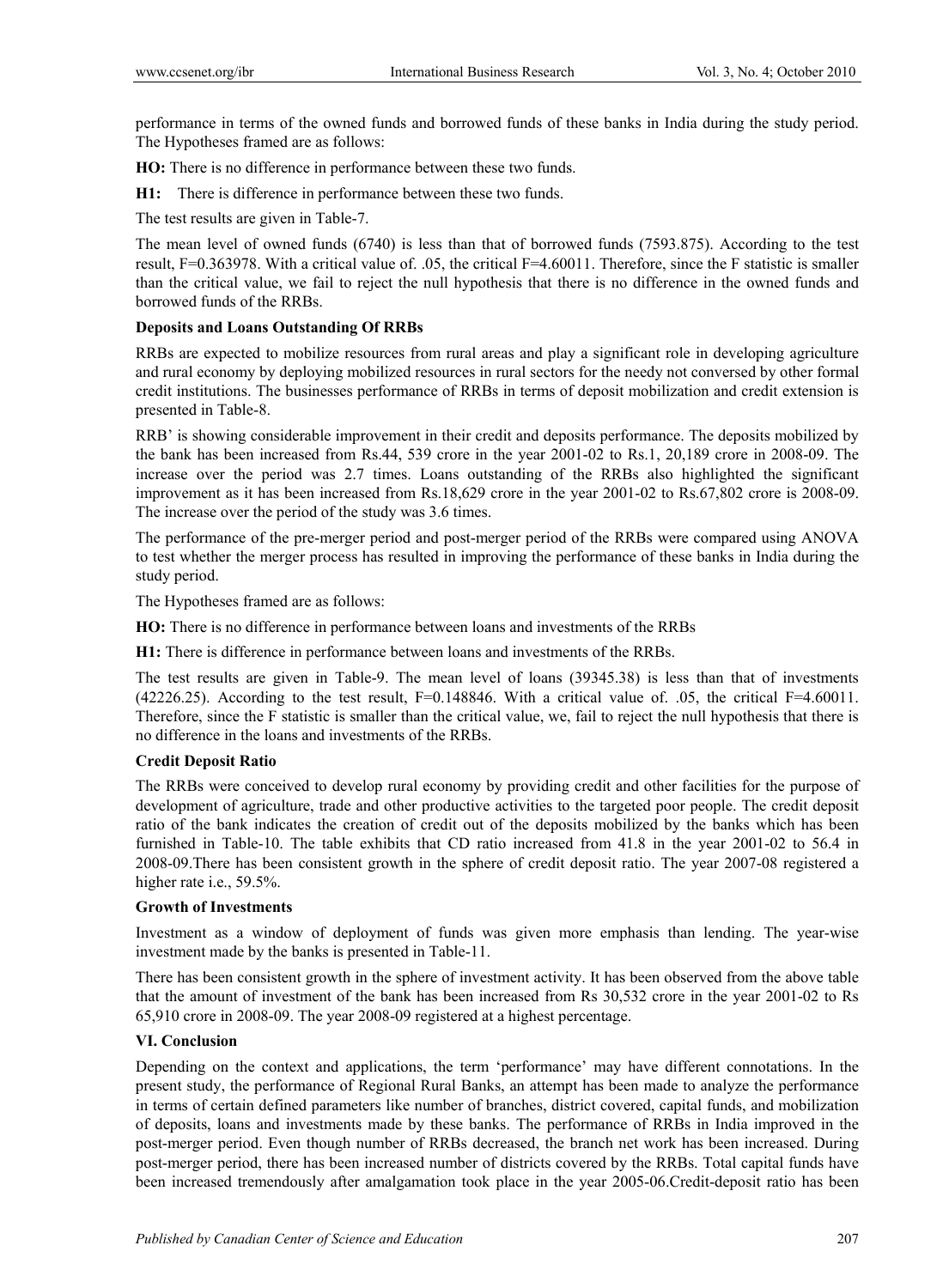increased over the years showing that a remarkable deployment of credit by these banks in rural areas. However, it is the responsibility of the bank management and the sponsored banks to take the change for corrective steps to raise the credit-deposit ratio of the bank. The gap between CD ratio of commercial banks and the RRBs need to be minimized. With a view to facilitate the seamless integration of RRBs with the main payment system, there is a need to provide computerization support to them. RRBs should extend their services in to un-banked areas and increase their credit-deposit ratio. The process of merger should not proceed beyond the level of sponsor bank in each state. The findings may be of considerable use to rural banking institutions and policy makers in developing countries and to academic researchers in the area of banking performance evaluation.

#### **References**

Avkiran, N.K. (1999). The Evidence of Efficiency Gains: The role of mergers and the benefits to the public. Journal of Banking and Finance 23, 991-1013.

Ellinger, P. (1994). Potential Gains from Efficiency Analysis of Agricultural Banks. *American Journal of Agricultural Economics*, 76 (3) pp.652-654.

Government of India Report of the Committee on Rural Banks, (Chairman-M, Narasimhan), New Delhi, 1975.

Gupta, R.V. (1998). Report of the High-Level Committee on Agricultural Credit through Commercial Banks. Reserve Bank of India, Mumbai.

IBA (Indian Banks' Association), (1999). Performance Highlights of Banks, 1997-98, Indian Banks Association, Mumbai.

Karam Pal and Jasvir Singh. (2006). "Efficacy of Regional Rural Banks (RRBs) In India: A Conventional Analysis", JIMS-8M, Indian Journals.com.

Mester, L.J. (1996). "A Study of Bank Efficiency taking into account Risk Preferences", *Journal of Banking and Finance*, Vol.20, No.6, 1025-45.

Misra, B. (2006). The Performance of Regional rural banks (RRBs) in India: Has past Anything to Suggest for future? Reserve Bank of India Occasional Papers, 27 (1), Reserve Bank of India, Mumbai.

Narasimhan Committee. (1991). Report of the Committee on the Financial System, Government of India.

Parliament of India (Loksabha), (2004). Motion for consideration of 'The Regional Rural Banks (Amendment) Bill, 2004.

Professor Dilip Khankhoje and Dr. Milind Sathye, 2008. "Efficiency of Rural Banks: The Case of India", *International Business Research-CCSE*, Vol-1, No.2.

Rangarajan, C. 1995. "Inaugural address at the 18<sup>th</sup> Bank Economists' Conference', Reserve Bank of India Bulletin, December, XLIX (12), Reserve bank of India, Mumbai.

Report on the Trend and Progress of Banking in India 1995-96, Reserve Bank of India Bulletin, March 1007, 34-35.

Sathye, M. (1997). 'Lending Costs, Margins and Financial Viability of Rural Lending Institutions in South Korea', Spellbound Publications, Rohtak, India.

Sathye, M. (2001). "X-efficiency in Australian Banking: An Empirical Investigation", *Journal of Banking and Finance*, 25,613-630.

Second Narasimhan Committee. (1997). Committee on Banking Sector Reform, Gazette of India-Extraordinary

Notification, Part II, Sec 3 (ii), Ministry of Finance, Government of India.

Subramanyam G. (1993). "Productivity Growth in India's Public Sector Banks: 1979-89", *Journal of Quantitative Economics*, 9, 209-223.

Thakur, S. (1990). Two Decades of Indian Banking: The Service Sector Scenario, Chanakya Publications New Delhi, India.

Tyagarajan, M. (1975). "Expansion of Commercial Banking- An Assessment", Economic and Political Weekly, 10, 1819-1824.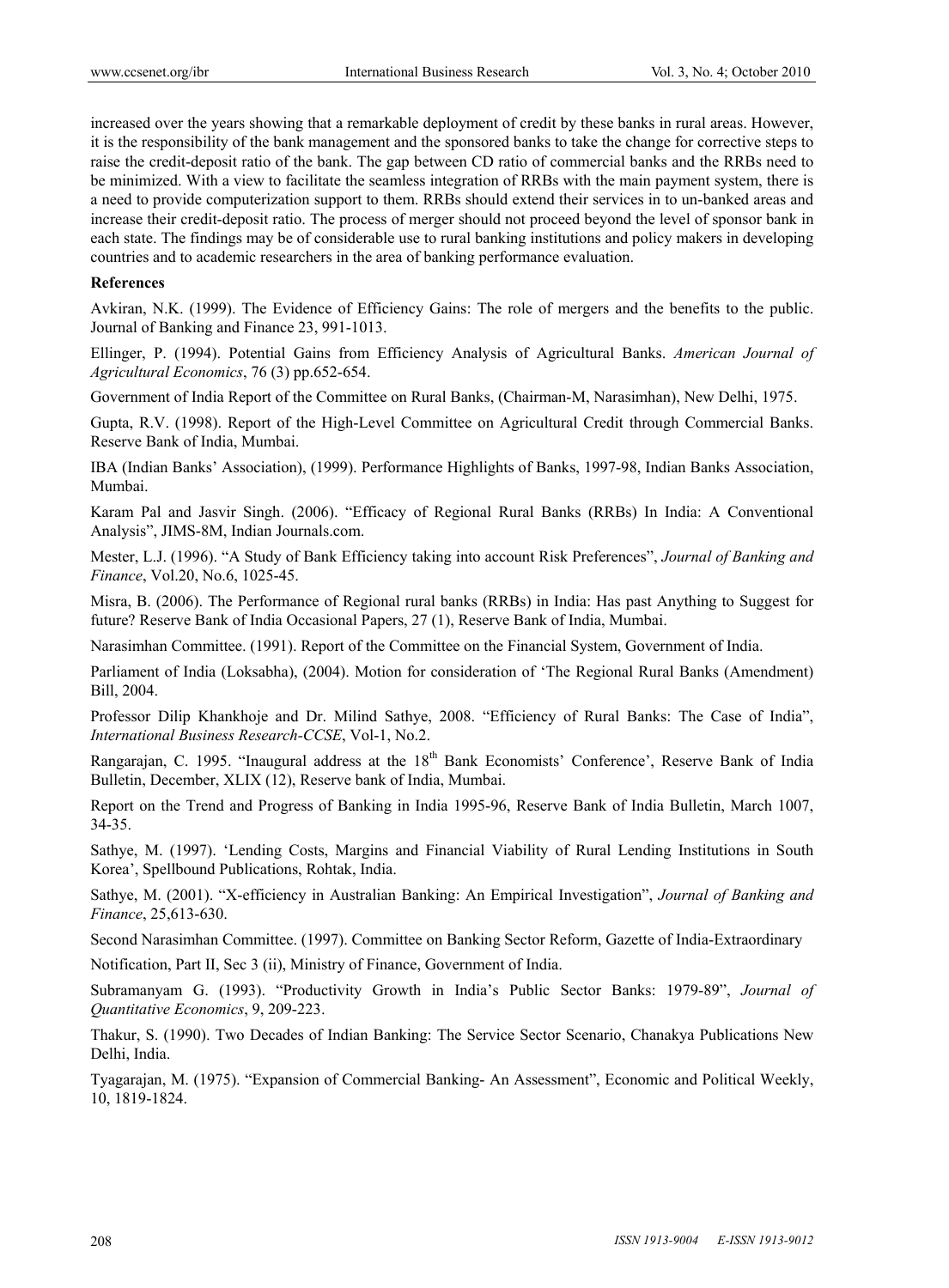## Table-1. Growth of Regional Rural Banks in India

| Years   | Number of RRBs | Number of Branches |
|---------|----------------|--------------------|
| 2001-02 | 196            | 14,390             |
| 2002-03 | 196            | 14,433             |
| 2003-04 | 196            | 14.446             |
| 2004-05 | 133            | 14,484             |
| 2005-06 | 94             | 14.494             |
| 2006-07 | 90             | 14,520             |
| 2007-08 | 90             | 14,761             |
| 2008-09 | 86             | 15,181             |

 **Source:** Central Statistical Information Department, NABARD, June-2009.

## Table-2. t-Test results-Number of Branches of RRBs

|                              | Post-Merger    | Pre-Merger |
|------------------------------|----------------|------------|
| Mean                         | 14739          | 14438.25   |
| Variance                     | 101278         | 1502.917   |
| Observations                 | 4              | 4          |
| Pearson Correlation          | 0.901403       |            |
| Hypothesized Mean Difference | $\overline{0}$ |            |
| df                           | 3              |            |
| t Stat                       | 2.119497       |            |
| $P(T \leq t)$ one-tail       | 0.062121       |            |
| t Critical one-tail          | 2.353363       |            |
| $P(T \le t)$ two-tail        | 0.124242       |            |
| t Critical two-tail          | 3.182446       |            |

## Table-3. Coverage of Districts and Manpower Deployment

| Years   | Number of Districts Covered | Number of Staff Employed |
|---------|-----------------------------|--------------------------|
| 2001-02 | 511                         | 69,876                   |
| 2002-03 | 516                         | 69,547                   |
| 2003-04 | 518                         | 69,249                   |
| 2004-05 | 523                         | 68,912                   |
| 2005-06 | 525                         | 68,629                   |
| 2006-07 | 534                         | 68,289                   |
| 2007-08 | 594                         | 68,005                   |
| 2008-09 | 616                         | 68,526                   |

 **Source:** Central Statistical Information Department, NABARD, June-2009.

Table-4. t-Test results- Number of Districts Covered by RRBs

|                        | Post-Merger | Pre-Merger |
|------------------------|-------------|------------|
| Mean                   | 519         | 581.3333   |
| Variance               | 13          | 1801.333   |
| Observations           | 3           | 3          |
| Pearson Correlation    | 0.875661    |            |
| Hypothesized<br>Mean   |             |            |
| Difference             | 0           |            |
| df                     | 2           |            |
| t Stat                 | $-2.74555$  |            |
| $P(T \leq t)$ one-tail | 0.055502    |            |
| t Critical one-tail    | 2.919986    |            |
| $P(T \le t)$ two-tail  | 0.111004    |            |
| t Critical two-tail    | 4.302653    |            |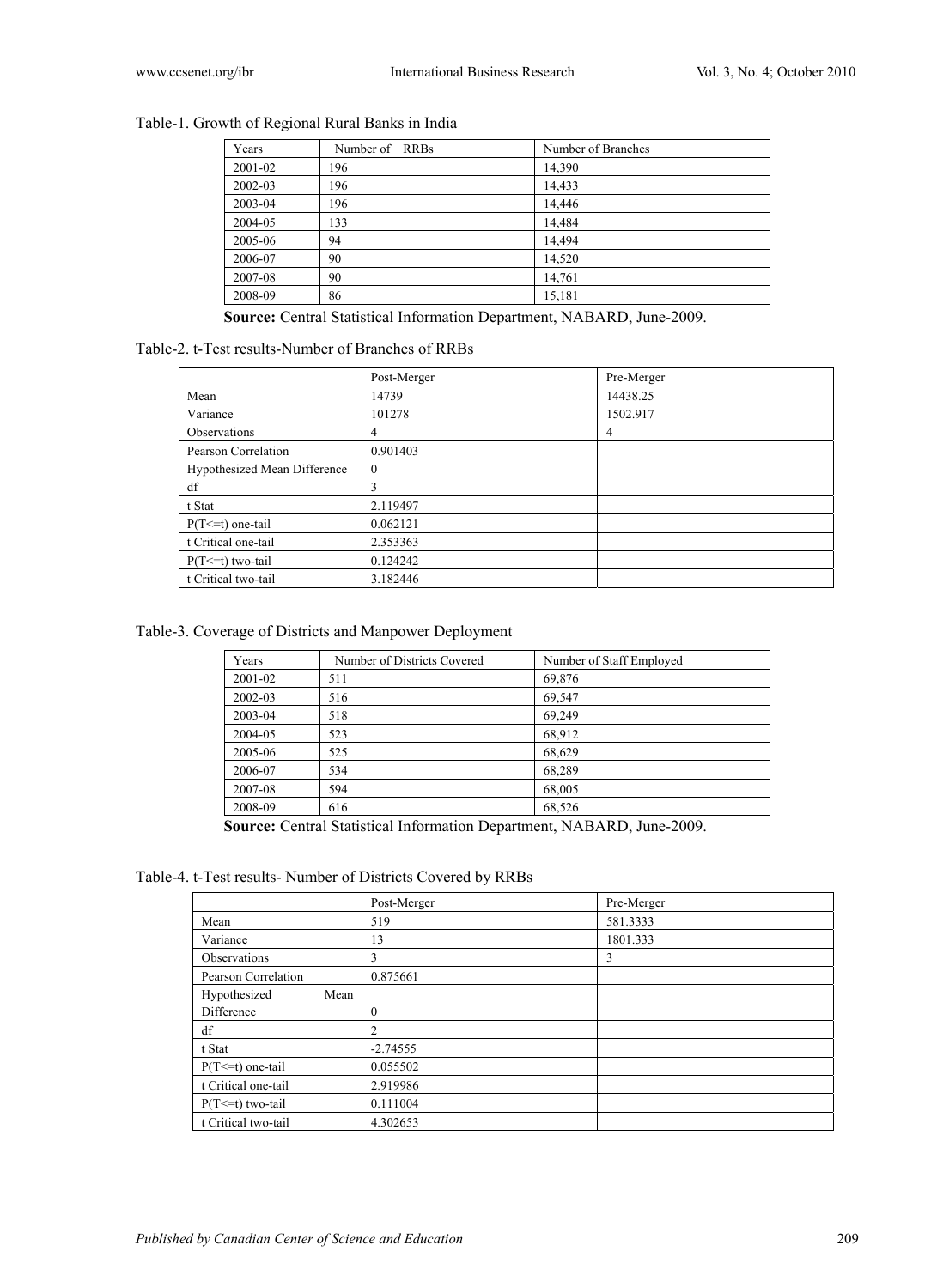| Years   | Owned  | % to Total Funds | <b>Borrowed</b> | % to Total Funds | <b>Total Funds</b> |
|---------|--------|------------------|-----------------|------------------|--------------------|
|         | Funds  |                  | Funds           |                  |                    |
| 2001-02 | 4.059  | 47.30            | 4.524           | 52.70            | 8,583 (100%)       |
| 2002-03 | 4,666  | 49.30            | 4,799           | 50.70            | $9,465(100\%)$     |
| 2003-04 | 5,438  | 54.20            | 4,595           | 45.80            | $10,033(100\%)$    |
| 2004-05 | 6,181  | 52.80            | 5,524           | 47.20            | $11,705(100\%)$    |
| 2005-06 | 6.647  | 47.65            | 7.303           | 52.35            | 13,950 (100%)      |
| 2006-07 | 7,286  | 42.70            | 9,776           | 57.30            | $17,062(100\%)$    |
| 2007-08 | 8,733  | 43.17            | 11.494          | 56.83            | 20,227 (100%)      |
| 2008-09 | 10.910 | 46.14            | 12,736          | 53.86            | 23,646 (100%)      |

## Table-5. Components of Total Capital /Funds (Rs Crore)

**Source:** Central Statistical Information Department, NABARD, June-2009.

#### Table-6. t-Test results - Total Funds of the RRBs

|                        | Post-Merger | Pre-Merger |
|------------------------|-------------|------------|
| Mean                   | 10401       | 20311.67   |
| Variance               | 1355968     | 10842640   |
| Observations           | 3           | 3          |
| Pearson Correlation    | 0.967675    |            |
| Hypothesized<br>Mean   |             |            |
| Difference             | $\theta$    |            |
| df                     | 2           |            |
| t Stat                 | $-7.85326$  |            |
| $P(T \leq t)$ one-tail | 0.007915    |            |
| t Critical one-tail    | 2.919986    |            |
| $P(T \le t)$ two-tail  | 0.01583     |            |
| t Critical two-tail    | 4.302653    |            |

#### Table-7. ANOVA (Single Factor) (Owned Funds and Borrowed Funds)

## **Summary**

| Groups                | .`ount | Sum   | Average  | Variance |
|-----------------------|--------|-------|----------|----------|
| Owned Funds           |        | 53920 | 6740     | 5023519  |
| <b>Borrowed Funds</b> |        | 60751 | 7593.875 | 11001685 |

ANOVA

| Source of Variation | SS          | df | MS      |          | P-Value  | F-Crit  |
|---------------------|-------------|----|---------|----------|----------|---------|
| Between Groups      | 2916410     |    | 2916410 | 0.363978 | 0.555954 | 4.60011 |
| Within Groups       | $.12E + 08$ | 14 | 8012602 |          |          |         |
|                     |             |    |         |          |          |         |
| Total               | 15E+08      |    |         |          |          |         |

Table-8. Deposits and Loans Outstanding of RRBs in India (Rs.Crore)

| Years   | Deposits | Loans  |
|---------|----------|--------|
| 2001-02 | 44,539   | 18,629 |
| 2002-03 | 50,098   | 22,158 |
| 2003-04 | 56,350   | 26,114 |
| 2004-05 | 62,143   | 32,870 |
| 2005-06 | 71,329   | 39,713 |
| 2006-07 | 83,144   | 48,493 |
| 2007-08 | 99,093   | 58,984 |
| 2008-09 | 1,20,189 | 67,802 |

**Source:** Central Statistical Information Department, NABARD, June-2009.